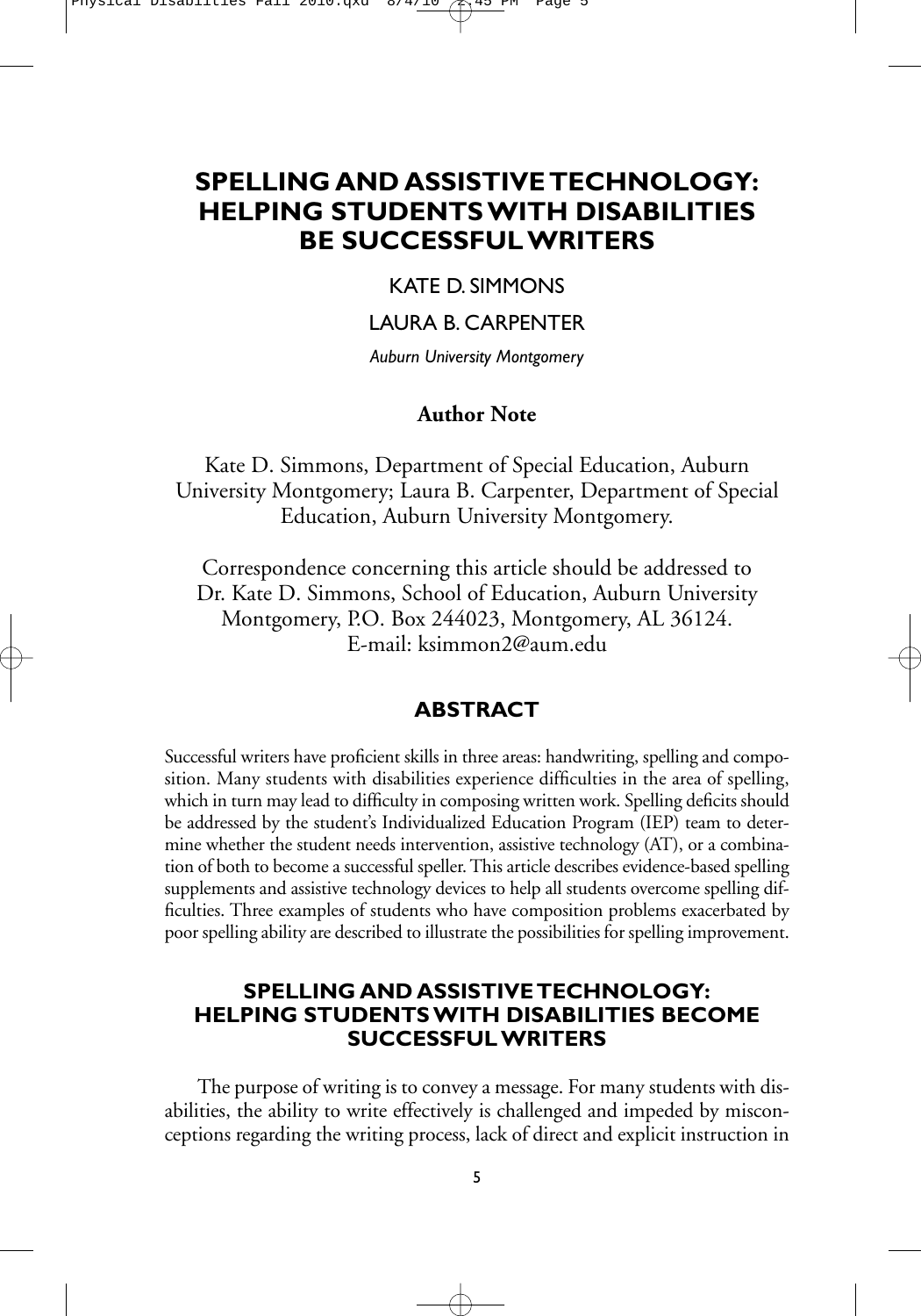the elements of writing, issues with handwriting, and the inability to spell (Stein & Dixon, 1994). These students vary in their exceptionalities and vary in the reasons for writing problems. Students with mild learning and behavioral disabilities exhibit poor phonological processing skills that create writing and spelling difficulties (Pershey & Clickner, 2007).These same students are dependent on teacher-based external prompts such as the conventions of writing, teacher feedback, and format of the paper (Englert, Raphael, Fear, & Anderson, 1988). Students with mild mental retardation often lack the cognitive ability to master the complex phonological rules of spelling and also have problems with working memory and attention (Cardoso-Martins, Peterson, Olson, & Pennington, 2009). All which affect the students' ability to effectively write.

Students with physical disabilities have additional issues that challenge their writing. Best, Heller, and Bigge (2005) suggested that students with physical disabilities may be challenged by lack of motor ability, restricted participation and practice, lack of experiences, loss of the connection of reading and writing, as well as problems with the learning environment. When students with physical disabilities also have speech problems, the ability to convey a written message becomes a critical component in academics as well as the postsecondary environment.

Regardless of a student's disability, The No Child Left Behind Act of 2001 (NCLB) and IDEIA (2004) mandated that all students with disabilities have access to the general education curriculum. In order for students with disabilities to be successful with this curriculum, they must be able to write effectively. One element of the writing process is that of spelling. Reading is a decoding process while spelling is an encoding process. Students that have problems with reading often have problems with spelling (Hogan, Catts, & Little, 2005). Consequently, in an effort to avoid spelling errors, students may use less sophisticated and varied vocabulary in the writing process (Salend, 2008). Many students with intellectual, learning and physical disabilities have problems with spelling that interferes with the process of writing (Larsson, Sandberg & Smith, 2009; Sandmel, et al., 2009). Whatever the cause, spelling difficulties can be detrimental to the psyche of the speller. Graham (1990) contends that difficulty in spelling may hinder a student's fluency, proficiency, and self-confidence as a writer, thus affecting the final product.

When the act of spelling becomes demanding, students minimize their use of other writing processes, such as outlining or revising, because these processes require a considerable amount of cognitive energy. For students who have not yet mastered the mechanics of writing, consciously having to attend to those skills of getting language onto paper may consume the writer's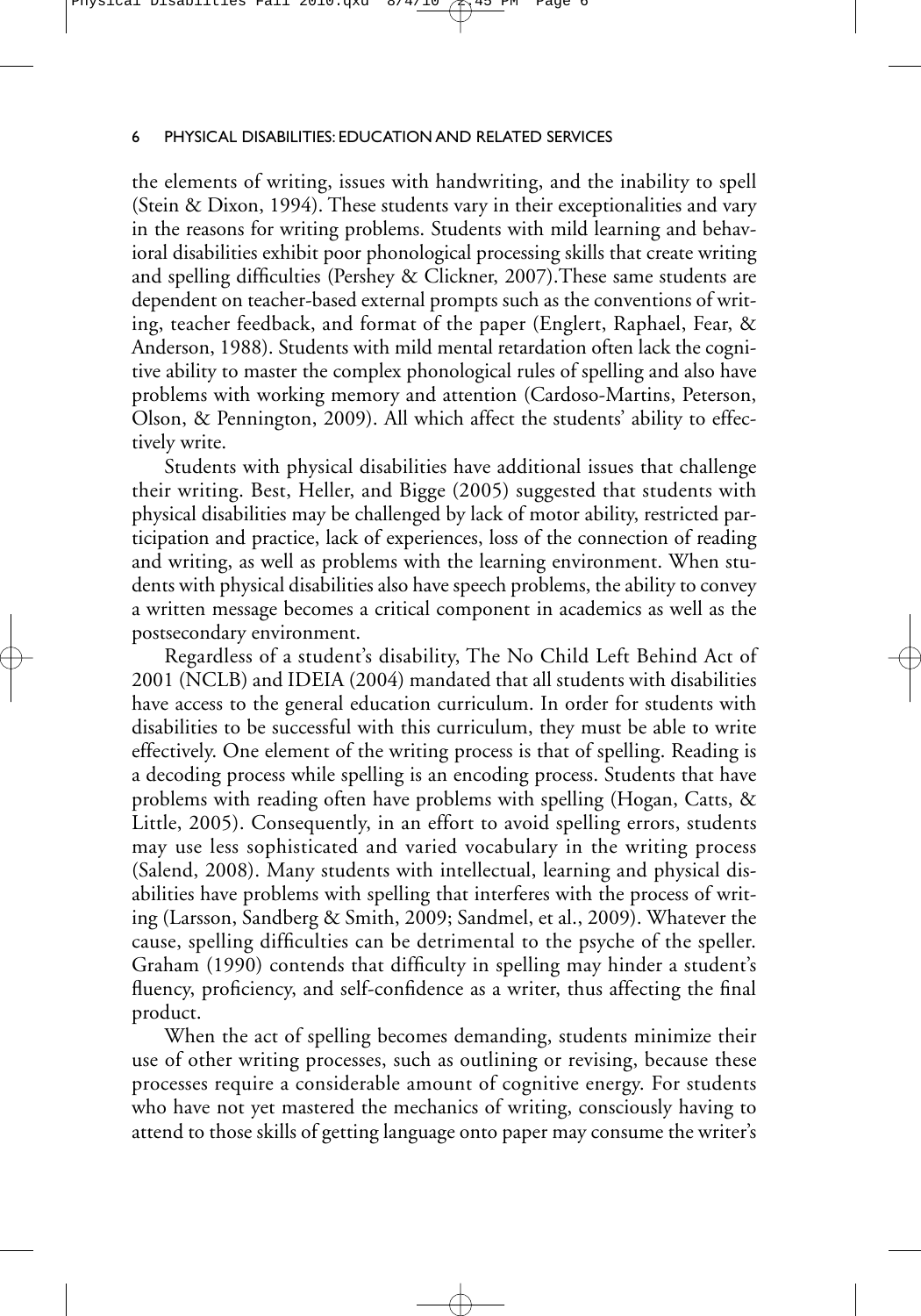processing memory, interfering with higher order skills such as planning and content generation (Graham, 1990).

Teachers may also be frustrated as well. According to Johnston (2001), many general education teachers remained dissatisfied both with what they were doing (their spelling instruction) and with their results (students continuing to spell poorly). When teachers realize that traditional approaches to spelling may not be effective, they are often unaware of other instructional strategies, sometimes using trial-and-error techniques at the students' expense (Carnine, Silbert, & Kameenui, 1997).

The purpose of this article is to describe evidence-based spelling supplements and assistive technology (AT) devices to help students with disabilities overcome spelling difficulties that hinder effective writing. Students of all ability levels make a range of spelling error types. Regardless of error type, a range of spelling programs, web-assisted sites, and assistive technology devices can help to remediate those errors. A large part of error diagnosis comes from the teachers knowing what the needs are of each individual student. Three profiles of students with varying disabilities who have problems with the writing process exacerbated by poor spelling ability illustrate the possibilities for spelling improvement.

# **SPELLING SUPPLEMENTS**

Many students with writing issues need additional spelling instruction. For students with learning difficulties the traditional approach to spelling may not be appropriate. Vaughn and Bos (2009) suggested that effective spelling instruction for many students who learn differently includes the teaching of spelling patterns, providing sufficient practice and feedback, selecting appropriate words, direct instruction, using instructional language, maintaining previously learned words, giving external motivation, and supplying dictionary training. Outside of the mechanics of writing, the actual ability to spell can also be problematic for nonspeaking students where phonological awareness is a predictor of spelling ability (Burt & Shrubsole, 2000). Spelling supplements offer options to teachers who recognize that many students need another approach to learning how to spell (or provide additional teacher-led instruction).

# **ASSISTIVE TECHNOLOGY**

While the use of spelling supplements meets the needs of some students with disabilities, there are other students who require additional tools to obtain spelling instruction, demonstrate proficiency, and access materials and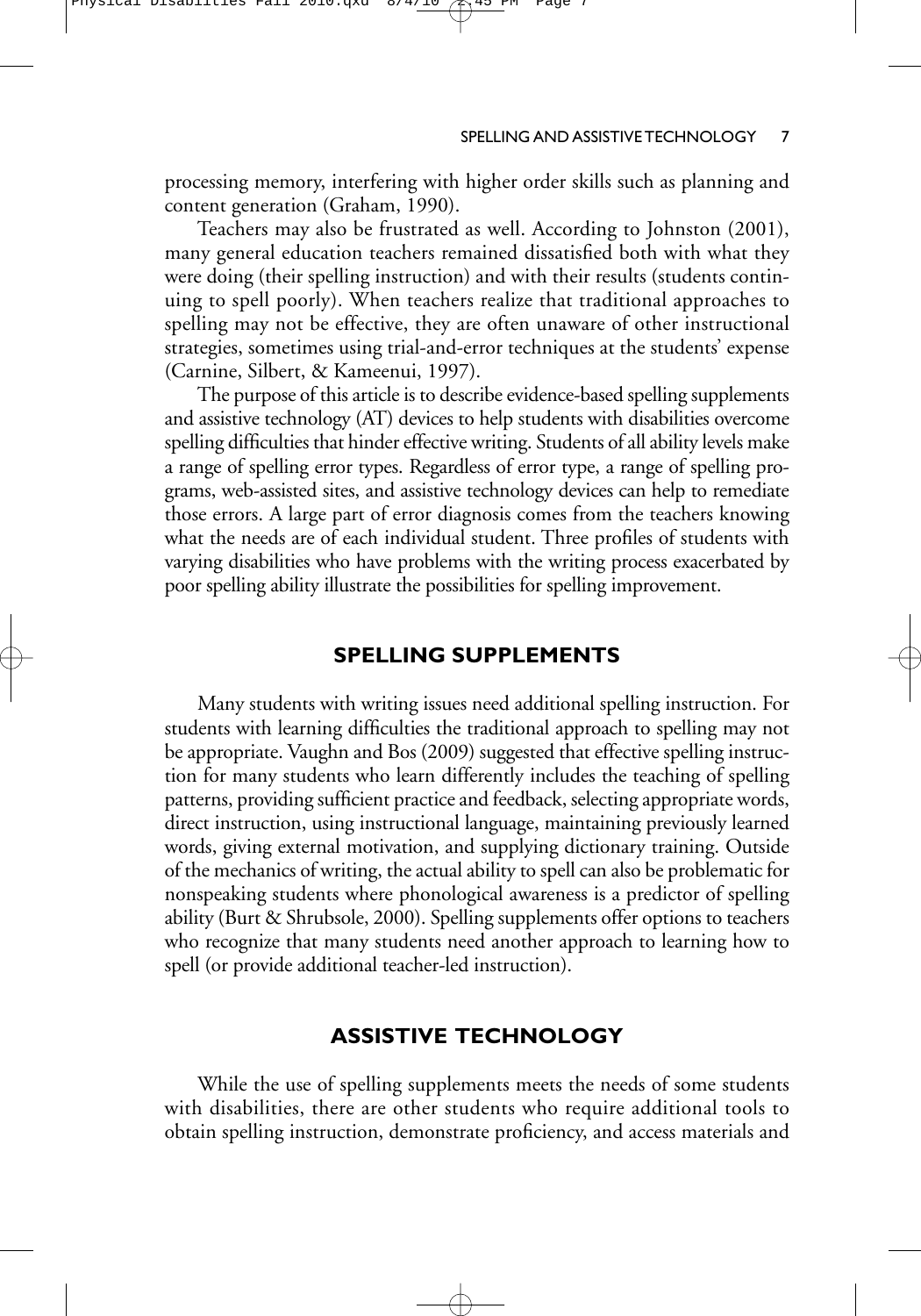varying learning environments (Bottos, Bolcati, Sciuto, Ruggeri, & Feliciangeli, 2001; Maccini, Gagnon & Hughes, 2002; Sitko, Laine, & Sitko, 2005; Strangman & Dalton, 2005; Wehmeyer, Smith, Palmer, & Davies, 2004). Recent studies have demonstrated that children with physical disabilities can benefit from access to literacy instruction which includes spelling instruction (Browder et al., 2006; Kliewer & Bilken, 2004; Koppenhaver & Erickson, 2003). The key to accessing the most appropriate AT lies in the ability of the Individualized Education Program (IEP) team to match the proper device to a student. In addition, the IEP includes AT services so that teachers and families know how to use the technology. IEP team members need to work together in providing effective adaptations for students with disabilities (Heller, Mezei, & Avant, 2008). Failure to do so may lead to AT abandonment. The following profiles of students illustrate the complexities of spelling difficulties as well as solutions.

### *Meet Hunter*

Hunter is a 9-year old student in the  $4<sup>th</sup>$  grade with difficulties in writing. He has a history of early childhood onset asthma. Generally, Hunter's condition responds well to medication and the use of inhalers; however, during seasonal times of the year, his allergies cause frequent and prolonged absences from school. Hunter receives special education services under Other Health Impairment. When Hunter is absent, he has a home-bound teacher and a lap top computer with a web-cam so that he is connected to his classroom. His classroom teacher and home-bound teacher collaborate well to help Hunter stay to learning. However, one problem that continues to be a struggle for Hunter is spelling. His poor spelling ability is beginning to affect his written composition skills. Hunter spends so much time and cognitive energy on spelling that he often looses the connection between writing and spelling. He also lacks practice opportunities with his peers when he is at home. Not only is his poor spelling affecting his grade, it is affecting his writing fluency. As he advances through the grades, fluency in writing will become a critical element in his academic success. Next year Hunter will take the state  $5<sup>th</sup>$  grade writing assessment. His teacher wants him prepared for this high stakes test.

For a student like Hunter, there are a number of solutions that could help him become a successful speller. Hunter might benefit from spelling supplements or web-assisted sites.

#### *Spelling Programs*

Spelling supplements consist of two types, spelling programs and webassisted sites. Spelling programs are beneficial when small group or individual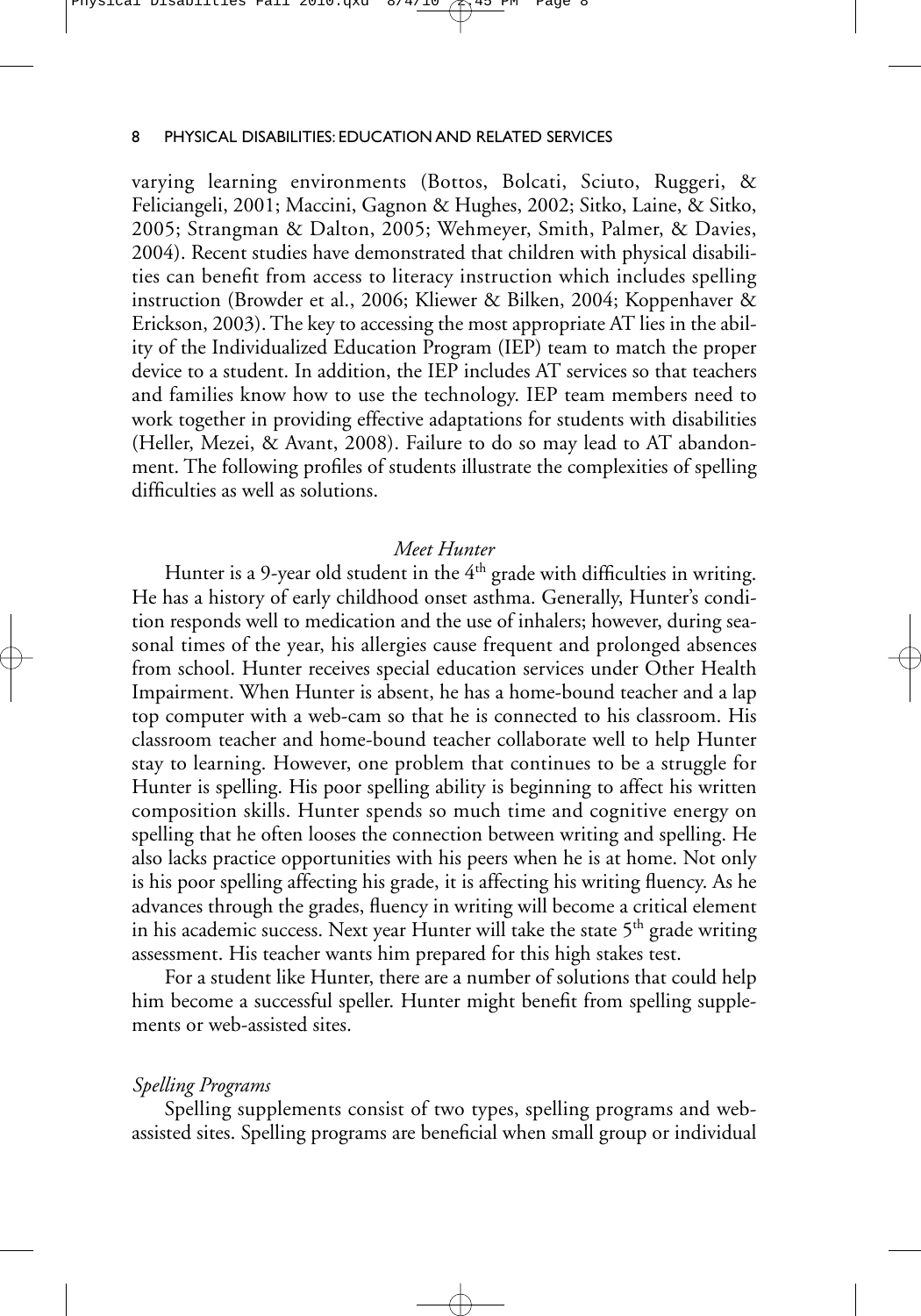instruction can be scheduled for a student like Hunter. The web-assisted sites are used when schedules do not allow for individual attention; they can be used anytime throughout the day. Researchers agree that web-assisted sites should include remedial instruction and also incorporate compensation skills (Lovell & Phillips, 2009).

Physical Disabilties Fall 2010.qxd 8/4/10 2:45 PM Page 9

Hunter would benefit from specific spelling programs that have a wide scope of skill and practice. When the method of teaching spelling is given through the use of a series of commercial programs, the sequence of skills, vocabulary, content, and activities are determined by the authors of the series. Unfortunately, this method typically employed in accordance with the students' grade level, not their achievement level. Hunter would benefit from small group instruction that is matched to his spelling ability and needs.

The *Spelling Mastery* program (Dixon, Engelmann and Bauer, 2007) is one example of teaching students through the principles of direct instruction. This program emphasizes the importance of teaching letter-sound relationships. *Spelling Mastery* consists of six instructional levels (Levels A through F) with a total of 660 lessons. Lessons within each level are carefully sequenced so students like Hunter learn simple spelling strategies (lettersound correspondences; regular words) before more complex spelling strategies (spelling rules, irregular words or strategies). Each lesson introduction is sequenced to minimize student errors. For instance, the letter *b* and *d* are introduced in separate lessons in order to avoid confusion. Over the course of many lessons, auditory and visual prompts are removed as students move into automaticity.

Hunter might also gain spelling skills from *Spelling Through Morphographs* (Dixon & Engelmann, 2001) which provides students with strategies and tools for spelling. The program teaches a small set of reliable, morphemically based spelling rules that enhance generalization to a larger group of unknown words. This program has shown to be effective and would be helpful when there are schedule constraints in a classroom (Burnette et al., 1999; Hesse, Robinson, & Rankin, 1983; Maggs, McMillan, & Patching, 1981; Robinson & Hesse, 1981; Vreeland, 1982).

If there is little or no time available for Hunter in small group instruction, *Read 180* (Hasselbring, Kinsella, & Feldman, 2009) is a valuable program that contains web-based instruction. It is an intensive reading intervention program that confronts the problem of adolescent illiteracy on multiple formats. The program directly addresses student needs through adaptive and instructional software, high-interest literature and direct instruction in reading, spelling, writing and vocabulary building. The program's multi-modal approach would provide a significant advantage for Hunter since the program has integrated video software, Universal Access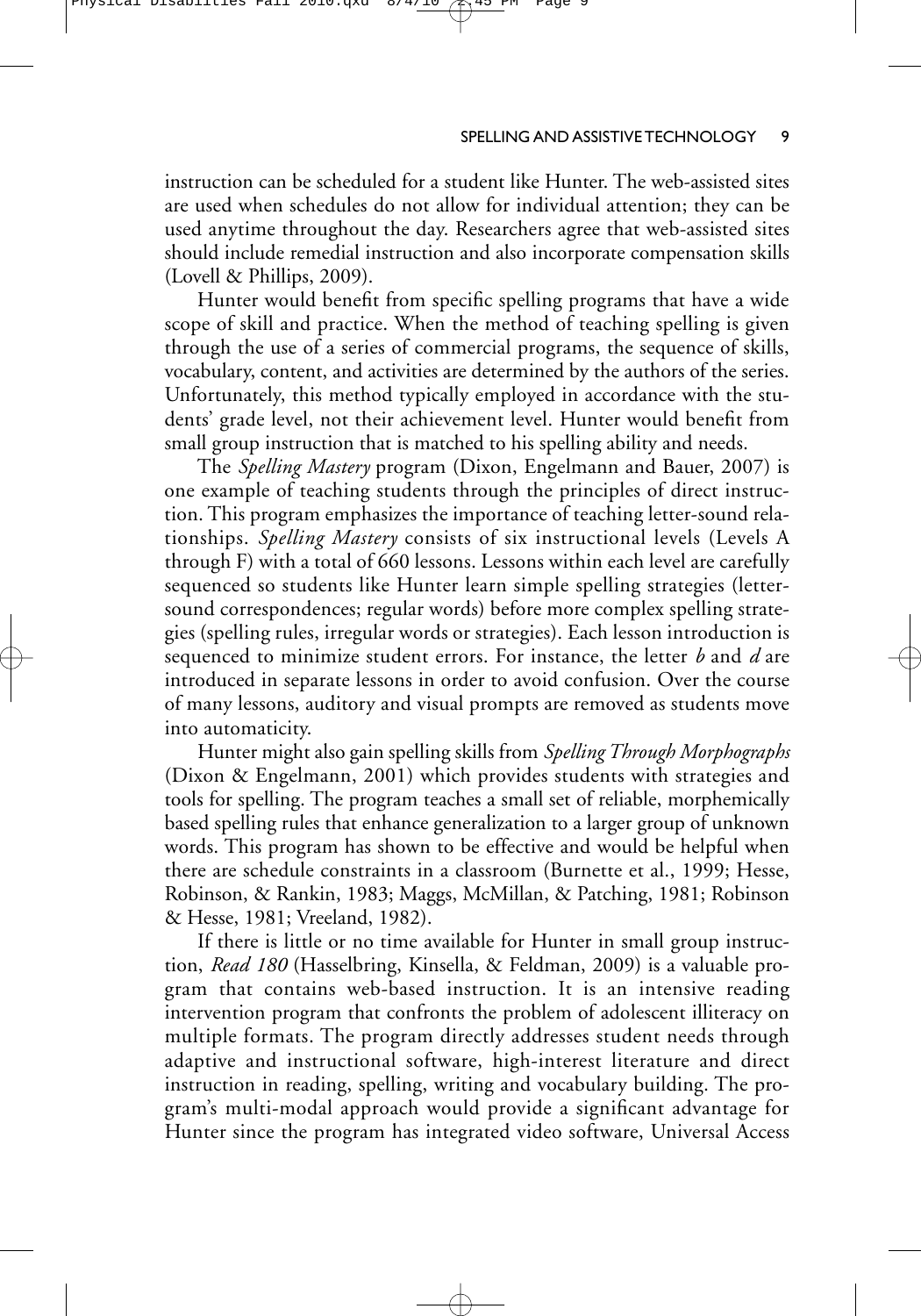provisions, and audio books with paperbacks. They are all accessible from home when he is absent.

*Read 180* provides multiple opportunities for reading, comprehension and spelling. This program allows students to produce recordings for selfassessment. Hunter would be able to receive automatic feedback enabling him to understand his mistakes. Text captioned videos also allow for read-alouds with modeled examples of fluent reading. When schedules do not permit for small group or individual instruction, web-assisted sites would be beneficial for a student like Hunter, whether at school or home.

#### *Web-Assisted Sites*

Many students are able to compensate for some academic deficits but often retain their spelling deficits well into their adult lives (Leuenberger & Morris, 1990). They may have developed compensation techniques that are time-consuming and frequently unsuccessful. Their successful strategy often involves seeking assistance from others. Effective web-assisted sites using speech feedback provided simultaneously with the typed word, and immediate correction, allow students to work independently with guided help.

Spellingcity.com is a web-assisted site which is an AEP Golden Lamp Finalist and Parents' Choice Award Winner. *Spelling City* has over 42,000 spelling words and ten spelling games. A person says each spelling word and uses it in a sentence. *TeachMe*, a component of the web-assisted site, spells and displays the word in ways that stimulate memory for visual and verbal learners. Printable worksheets for spelling practice can be created from any saved list. Choices include three sizes of lines, capitals or small letters, script or cursive, and directional arrows. This easy to navigate web-assisted site would provide the additional practice that Hunter needs.

Another helpful web-assisted site is spellingtime.com. The "Editor's Choice" award from *Children's Technology Review Magazine* is just one of countless awards that spellingtime.com has received. *Spelling Time* is a part of bigiqkids.com, which is host to a number of other subject area web-assisted sites. *Spelling Time* boasts a 23,000 word dictionary and 750 grade-appropriate word lists. Parents and teachers can easily enter word lists and *Spelling Time* will automatically create a week's worth of lessons, quizzes and tests. The program contains quizzes, spelling bees, practice tests, and fun spelling games all customized to a student's ability. Hunter cannot advance through the lessons without achieving mastery of each individual lesson.

Teachers should consider a number of things before making use of webassisted sites. The number of computers available in a classroom versus the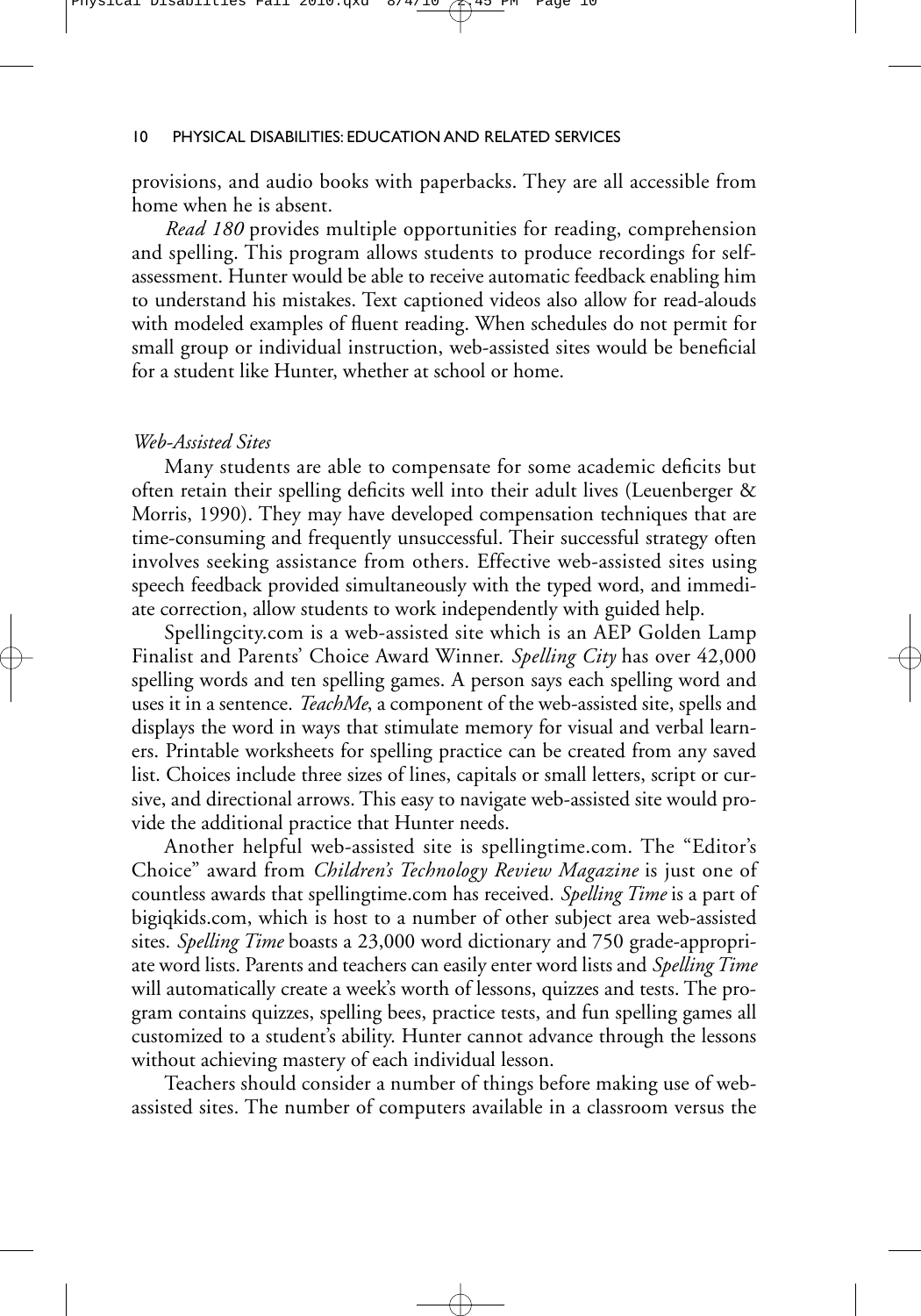number of students in that classroom should be calculated. The high cost of software and teacher time necessary to implement these web-assisted sites are also important factors. The computer can be a motivational tool that is a supplement to spelling instruction, but can be frustrating to some students. Hunter would first need direct instruction in navigating his webassisted site. While students such as Hunter benefit from spelling supplements, other students with varying disabilities may need AT to provide access to the spelling supplements or need AT devices to compensate for poor spelling.

# *Meet Maria*

Maria is an  $8<sup>th</sup>$  grade student who was diagnosed with mild intellectual disabilities in the second grade. Maria is an active member of her basketball team and enjoys being with her friends. However, Maria reads at about a 4th grade level and works at a 5<sup>th</sup> grade level in math. Her writing skills are emerging but due to her lack of ability to spell words on her current grade level, she is unable to keep up with the complex academic demands in science and social studies. Maria participates with her typical peers in general education classes with accommodations and modifications. In addition, she receives special education services one period per day in the resource room for reading intervention.

Due to Maria's age and current level of performance, the team might consider both light and high tech devices for her. Within the school curriculum there are important words that Maria must recognize and use in completing assignments in science and social studies. Having the teacher highlight these important words and helping Maria understand the general definition will allow Maria to use the words in her work. There are numerous highlighting tools available for use both on consumable materials and non-consumable materials. Her teachers can help determine when and where it is appropriate for Maria to utilize a highlighting tool. Highlighting pens are available in a multitude of colors. The highlighting pen is most appropriate when the material is consumable. The teacher should explore with Maria which colors should be used for different purposes. For example: When Maria is given a diagram of a plant cell. One of the parts of the cell contains the *vacuoles*. The teacher may want Maria to highlight the term *vacuole* in one color and then the term *cell* found in the definition in another color.

For non-consumable materials such as the textbook, other highlighting tools are appropriate. Highlighting tape is available in many colors and widths. It can be applied to a word or a group of words. The tape can be written on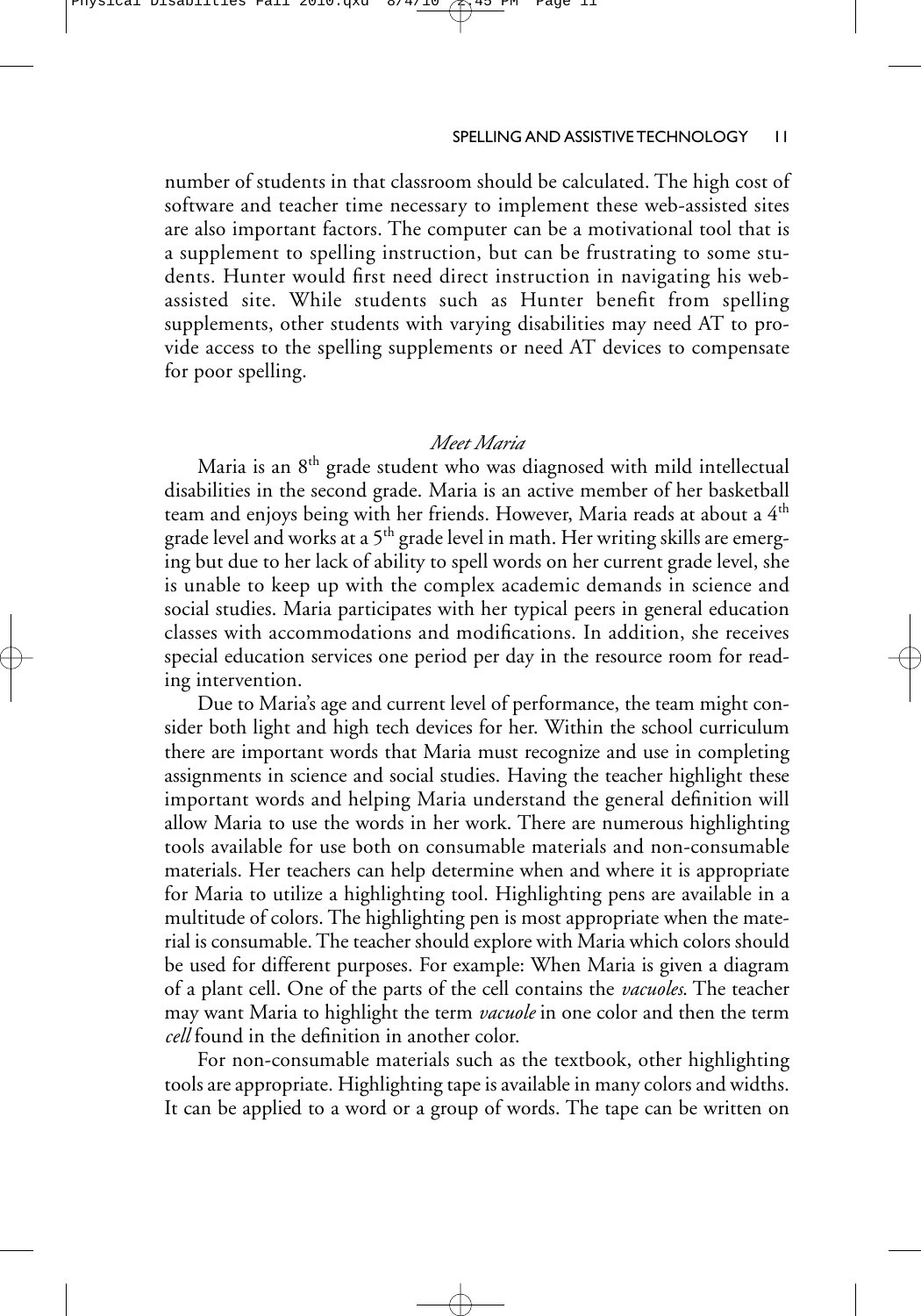and is reusable. For example: Maria's teacher highlights the words *vacuole* and *cell* in the textbook. Maria can then copy the word by writing on the tape and then transfer the tape to another location such as her notebook paper where she can use it as a word box to write.

Another AT device that can be useful for Maria is the colored overlays. The acetate overlays allow Maria or the teacher to highlight important information that Maria uses in reports and other assignments. The overlays can be cut to the appropriate size for the particular assignment. Students can use this light tech AT device to transfer words to other documents.

In addition to and often in conjunction with highlighting tools, students can create a personal dictionary of frequently used words that they will need in their writings. This can be done in a notebook with lined pages, or a personal commercial dictionary. It has pages that are alphabetized and when the student encounters a word that is difficult to spell or has significance to a specific subject, the student can write the word in the appropriate place in their dictionary. For example: The word *vacuole* would be found in Maria's personal dictionary under the heading of "V". If Maria is also using highlighting tape, she can simply write the word from her text on the highlighting tape and transfer the piece of tape to her dictionary.

The highlighting tape and personal dictionary are examples of light AT devices. They are inexpensive as well as simple in their use. As AT devices become more complex, the IEP team must include AT services to insure that the student, teacher, and parent understand how to use the device.

The computer is a high tech device commonly found in most classrooms and in many homes; it contains word processing features, particularly the spell check feature. The use of word processing requires that a student have adequate keyboarding skills as well as knowledge of how to use the spell check feature. The spell checkers may be used both visually and auditorily. The pre-requisite skills needed by the student to use the spell check feature can be assessed and then taught if necessary. Otherwise, the best word processing software in the world will not be adequate to meet the needs of the student.

Portable word processors offer an alternative to the stationary computer. These devices are lightweight and easy to transport from classroom to classroom. Many of these mobile computers have text-to-speech features, word prediction, spell checker, and connectivity to other technologies. In addition to features that assist with spelling, the student would have access to additional tools that support successful writing.

Electronic spelling dictionaries provide another option for students. These AT devices allow students such as Maria to start to spell, or spell phonetically, to find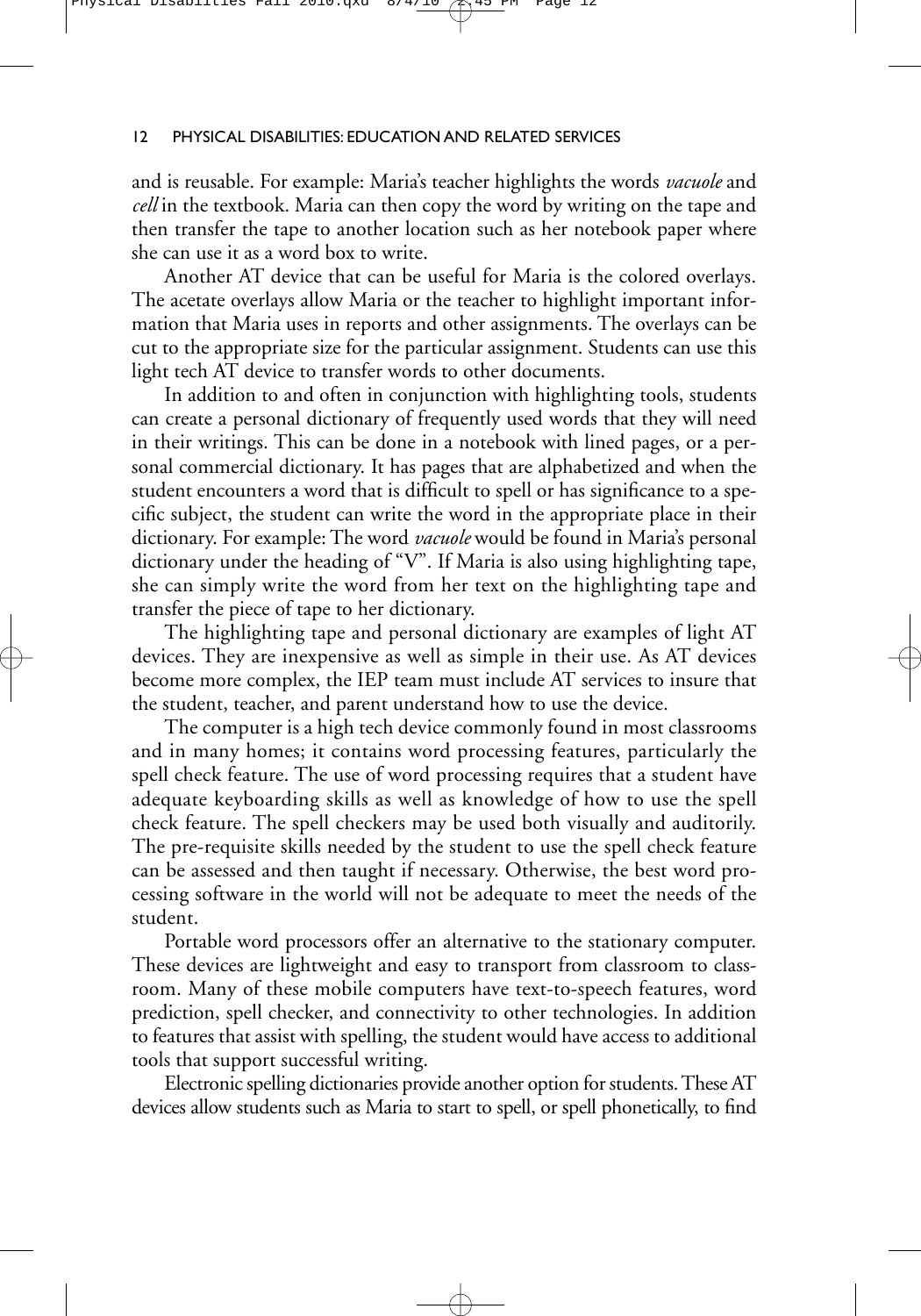#### Physical Disabilties Fall 2010.qxd

#### SPELLING AND ASSISTIVE TECHNOLOGY 13

the words needed. Many of these devices also provide definitions and word uses as well as word alternatives. The devices are usually lightweight, portable, have speech options, and include quiet spelling options. Again, the student must be trained to use the device and how to generalize the spelling to improve writing. For many students spelling deficits are exacerbated by problems with motor skills. They may be unable to manipulate traditional writing tools.

# *Meet Joseph*

Joseph is a bright 12 year-old in the  $6<sup>th</sup>$  grade at a middle school. At birth Joseph was diagnosed with cerebral palsy affecting his gross and fine motor skills. In addition, Joseph has had frequent surgeries to promote stability when he walks. Joseph is a successful learner in all subjects except spelling; he has had adequate instruction in spelling but continues to struggle. In grades 4 and 5, Joseph participated in intensive supplemental spelling programs, but his  $6<sup>th</sup>$ grade teachers see that he continues to have significant challenges in writing. They have asked Joseph's IEP team to consider AT devices to support his spelling and handwriting.

Like many students with physical disabilities, Joseph is bright and has had adequate instruction in various subject areas. However, his below average ability to spell fluently impacts his writing. His handwriting is a cause for concern but the team feels that an AT device might assist Joseph with both areas.

Since fine and gross motor skills are affected by Joseph's cerebral palsy, it seems that a high tech device can be the solution to support Joseph in both spelling and in the physical act of writing. All of the high tech spelling devices that were discussed earlier are valid choices to support Joseph's spelling. Again, desktop computers are readily found in most classrooms. However, it appears that Joseph may need additional AT to access the computer software in both the desktop versions and electronic dictionaries.

The IEP team must assess whether Joseph has the ability to use a traditional keyboard for operating the computer or whether he needs alternative input devices.

Alternative input devices, such as text-to-speech devices, allow students to type in a word on the monitor and have the word spoken to them. Speechto-text devices allow the students to speak and the computer will display the text. Some students may benefit from alternative keyboards that accommodate for poor fine motor skills. Examples include communication overlays, touch screens, and redesigned keyboards. The occupational therapist will be the professional who can help with issues of key positioning and keyboard slope.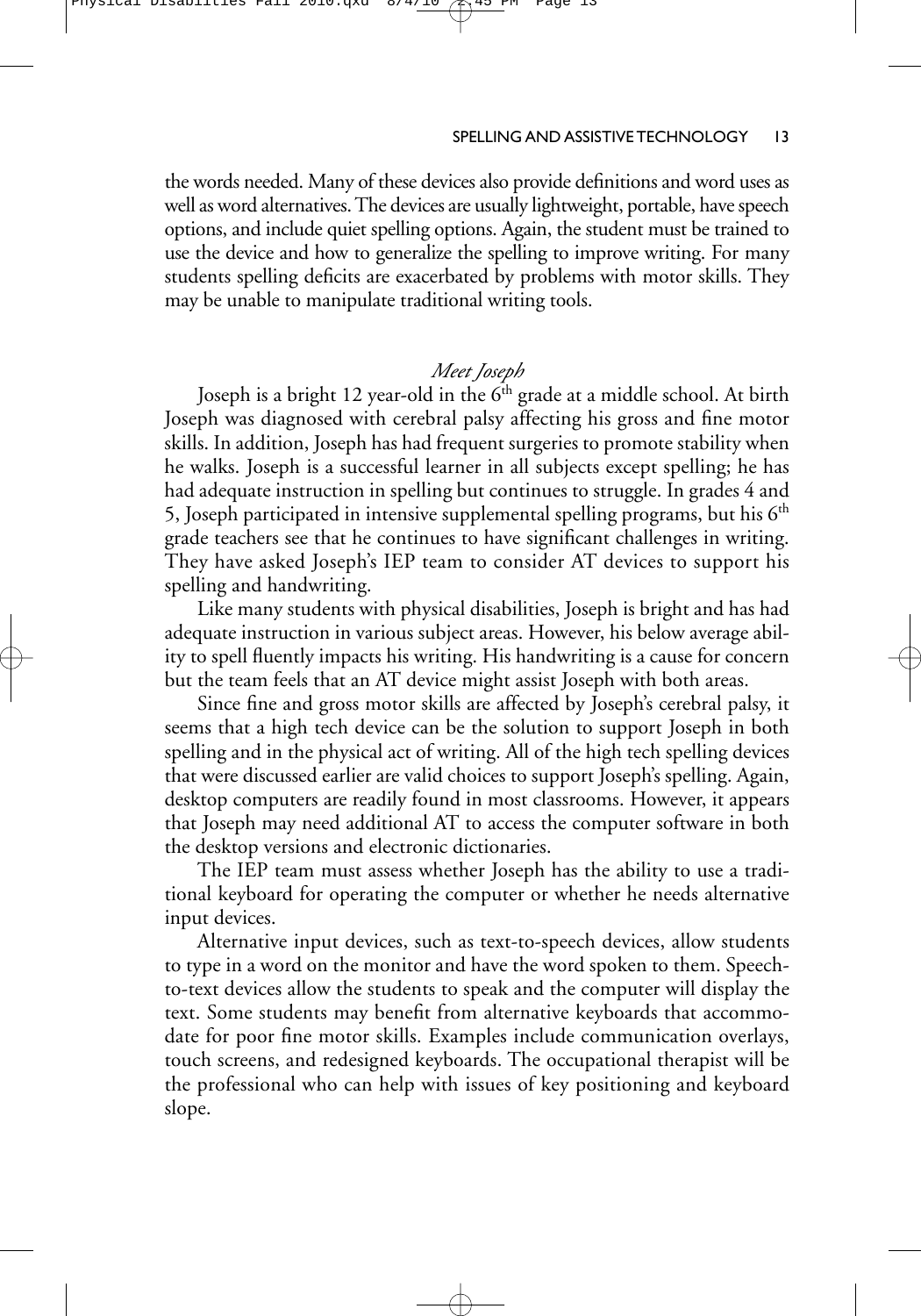Physical Disabilties Fall 2010.qxd  $8/4/10$   $(2.45)$  PM Page 14

## 14 PHYSICAL DISABILITIES: EDUCATION AND RELATED SERVICES

## Figure 1

# *Five Questions for Alternative Keyboard Considerations*

1. Is the alternative keyboard compatible with existing hardware?

- 2. Will the keyboard fit on the workspace of the student?
- 3. Can the keyboard be stored in a convenient place when not in use?
- 4. What are the specifications for the particular writing function? Some alternative keyboards change the function of certain keys or, in some cases, eliminate some keys altogether.
- 5. What training will the student, teacher, and caregiver need to utilize the keyboard? How long might it take before the student can fluently use the keyboard?

Adapted from U.S. Department of Health and Human Services, Public Health Services, Centers for Disease Control and Prevention, National Institute for Occupational Safety and Health (n.d.)

These devices allow the student to access the spelling features of the computer and electronic dictionaries. IEP teams will want to carefully consider the specific needs of the student when selecting an alternative keyboard. See Figure 1 for questions that guide keyboard considerations.

As mentioned earlier, high tech devices can be expensive. However, the operating systems of many computers have built-in accessibility features. While these features may not have all of the features needed by the student, it is good place to start. This allows the team to assess whether the student needs more sophisticated software or devices. By going to the *control panel* through the *start* menu, one can access the *accessibility* icon of a computer's operating system. Figure 2 is a comprehensive list of spelling supplements and AT devices with sources.

Graham (2009) suggests two recommendations for the success of AT devices for spelling. First, students are proficient with the AT device. Prerequisites must be taught first and then the students must be taught to use the device correctly. Others such as teachers and family members should also be trained on the operation of the device.

The second recommendation by Graham (2009) is to make sure that teachers do not confuse the ability of the student to use the device with the ability to spell and write. Students must be taught writing skills such as reviewing and revising their writing products. In addition, writing strategies should be part of the student's curriculum. The purpose of spelling is to be able to generalize the skill to the more complex skill of writing.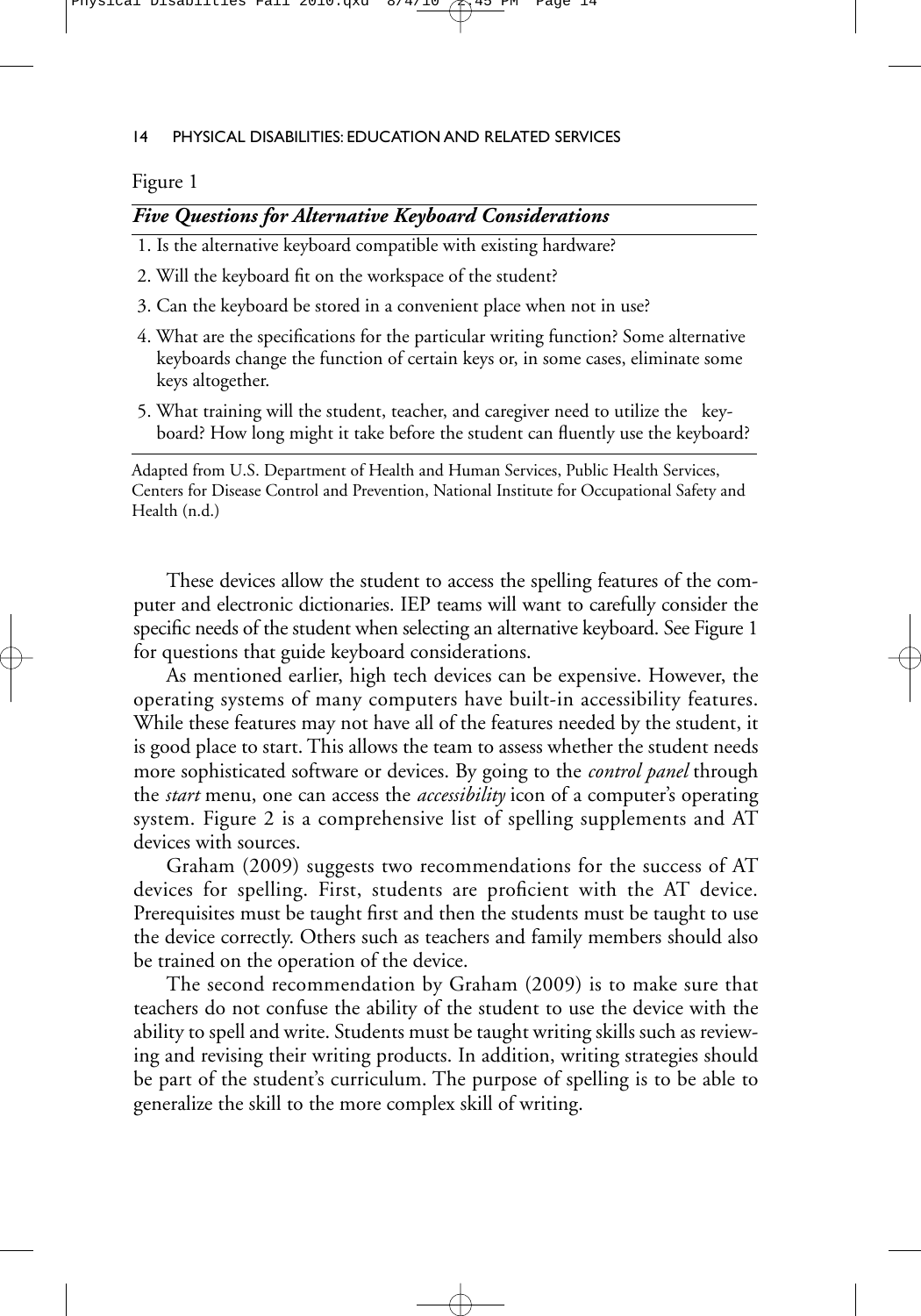| <b>Comprehensive List of Resources</b> |                                  |                                                                                                                                       |                                              |  |  |
|----------------------------------------|----------------------------------|---------------------------------------------------------------------------------------------------------------------------------------|----------------------------------------------|--|--|
|                                        | <b>Title</b>                     | Description                                                                                                                           | Source                                       |  |  |
| <b>Spelling Programs</b>               | Spelling Mastery                 | Emphasizes beginning<br>spelling skills. From letter-<br>sound correspondences to<br>advanced spelling strategies.                    | Dixon, Engelmann, &<br>Bauer, 2007           |  |  |
|                                        | Spelling Through<br>Morphographs | Emphasizes spelling<br>through morphographic<br>units. Instruction focuses<br>on prefixes, suffixes, and<br>base words.               | Dixon, &<br>Engelmann, 2001                  |  |  |
|                                        | Read 180                         | Emphasizes reading,<br>spelling, writing and vocab-<br>ulary building through<br>interactive software.                                | Hasselbring,<br>Kinsella, & Feldman,<br>2009 |  |  |
| Web-Assisted                           | Spelling City                    | <b>Emphasizes</b> learning<br>through 10 spelling games.<br>Immediate correction with<br>voice pronunciation.                         | www.spellingcity.com                         |  |  |
|                                        | Spelling Time                    | Emphasizes custom quizzes,<br>spelling bees, practice tests,<br>spelling games. Has other<br>subject area web sites.                  | www.spellingtime.com                         |  |  |
| Light Tech                             | Highlighting Tape                | A consumable product that<br>is available in multiple<br>colors. Can be written on<br>and reused.                                     | www.crystalsprings-<br>books.com             |  |  |
|                                        | Colored Overlays                 | These acetate overlays<br>are available in multiple<br>colors. Can be utilized by<br>learners to transfer words to<br>other document. | www.nrsi.com                                 |  |  |
|                                        | Personal Dictionary              | Students can list high fre-<br>quency words and personal<br>words that may be needed in<br>writing.                                   | www.curriculum-<br>associates.com            |  |  |

 $\overline{\oplus}$ 

# Figure 2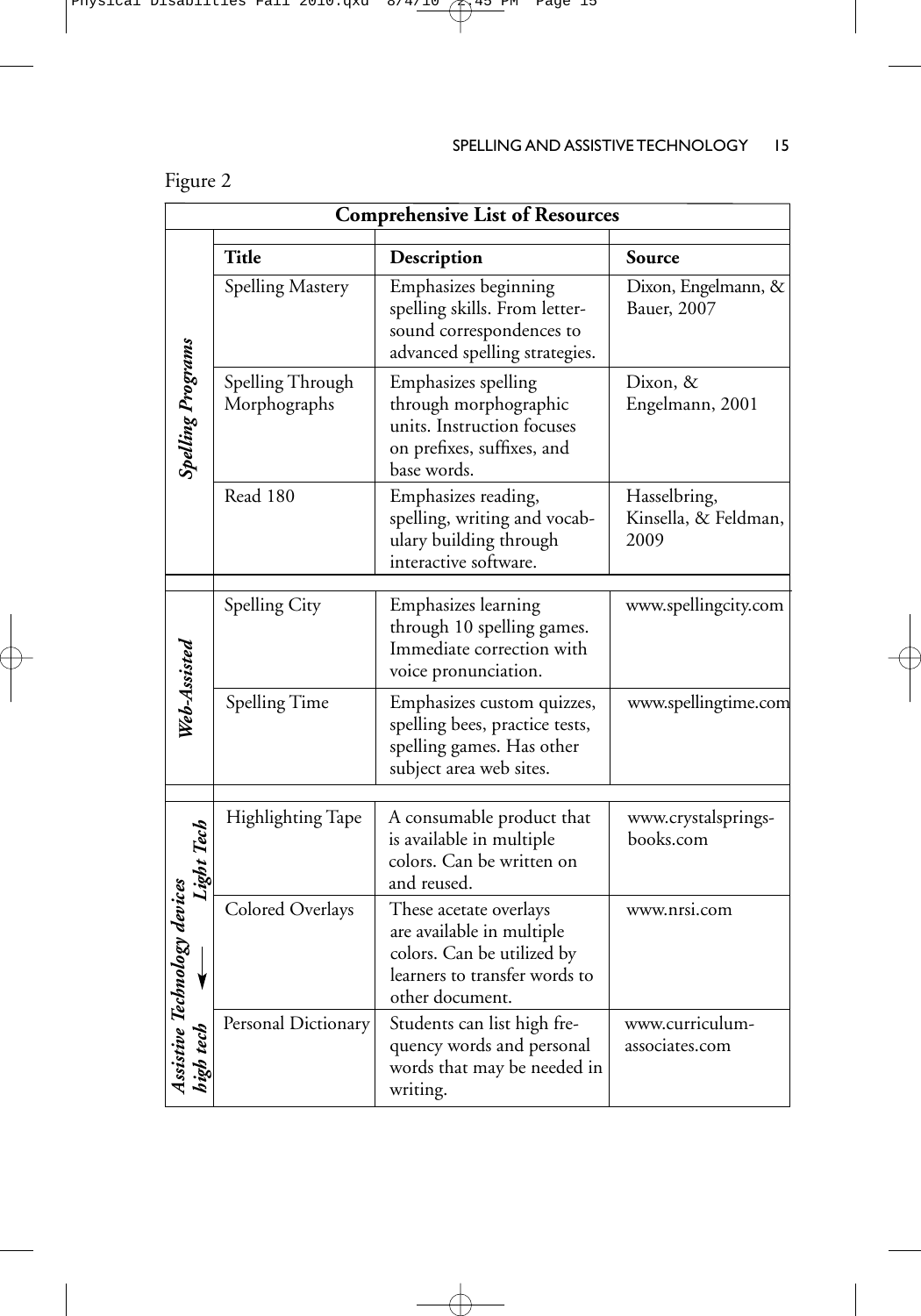|  | Figure 2 (Continued) |
|--|----------------------|
|  |                      |

| <b>Comprehensive List of Resources</b> |                                                                                                               |                                                                                                                                      |  |  |  |
|----------------------------------------|---------------------------------------------------------------------------------------------------------------|--------------------------------------------------------------------------------------------------------------------------------------|--|--|--|
| Title                                  | Description                                                                                                   | Source                                                                                                                               |  |  |  |
| Word Processing<br>Spell Check         | High tech word processing<br>features such as spell check<br>enable students to correct<br>and look-up words. | Word processing soft-<br>ware of desktop and<br>laptop computers                                                                     |  |  |  |
| Portable Word<br>Processing            | Devices that are lightweight<br>and easy transport from<br>classroom to classroom.                            | www.renlearn.com/<br>neo                                                                                                             |  |  |  |
| Electronic spelling<br>dictionaries    | Devices allow student to<br>start to spell or spell pho-<br>netically. Many have speech<br>options.           | www.franklin.com                                                                                                                     |  |  |  |
| Alternative<br>keyboards               | Input devices for computer<br>keyboards that accommo-<br>date for poor fine motor<br>skills.                  | http://www.ability-<br>hub.com/keyboard/<br>index.htm                                                                                |  |  |  |
| Computer<br>Accessibility<br>Features  | Devices can be accessed by<br>using the operating systems<br>of the computer.                                 | Accessibility features<br>can be accessed by<br>going to the control<br>panel of the computer.<br>These are found on<br>Mac and PCs. |  |  |  |

#### *Conclusion*

Spelling and writing are complex skills. Many students with disabilities have deficits in spelling due to lack of instruction, cognitive difficulties, or developmental issues. All students may benefit from supplemental spelling instruction and web-assisted sites. However, there are students who receive adequate instruction as well as intensive, evidence-based spelling instruction but continue to struggle with spelling and consequently writing. These students may be candidates for AT devices.

There are a number of light-tech and high-tech spelling devices available for students who need support in spelling to improve writing skills. Always remember that choices for AT spelling devices should be made based on valid and reliable assessment of the needs of the individual student. This will ensure that the student has the correct device. Professionals who work with students who are struggling with spelling should assess whether the student needs supplemental spelling instruction or AT or may benefit from a combination of such.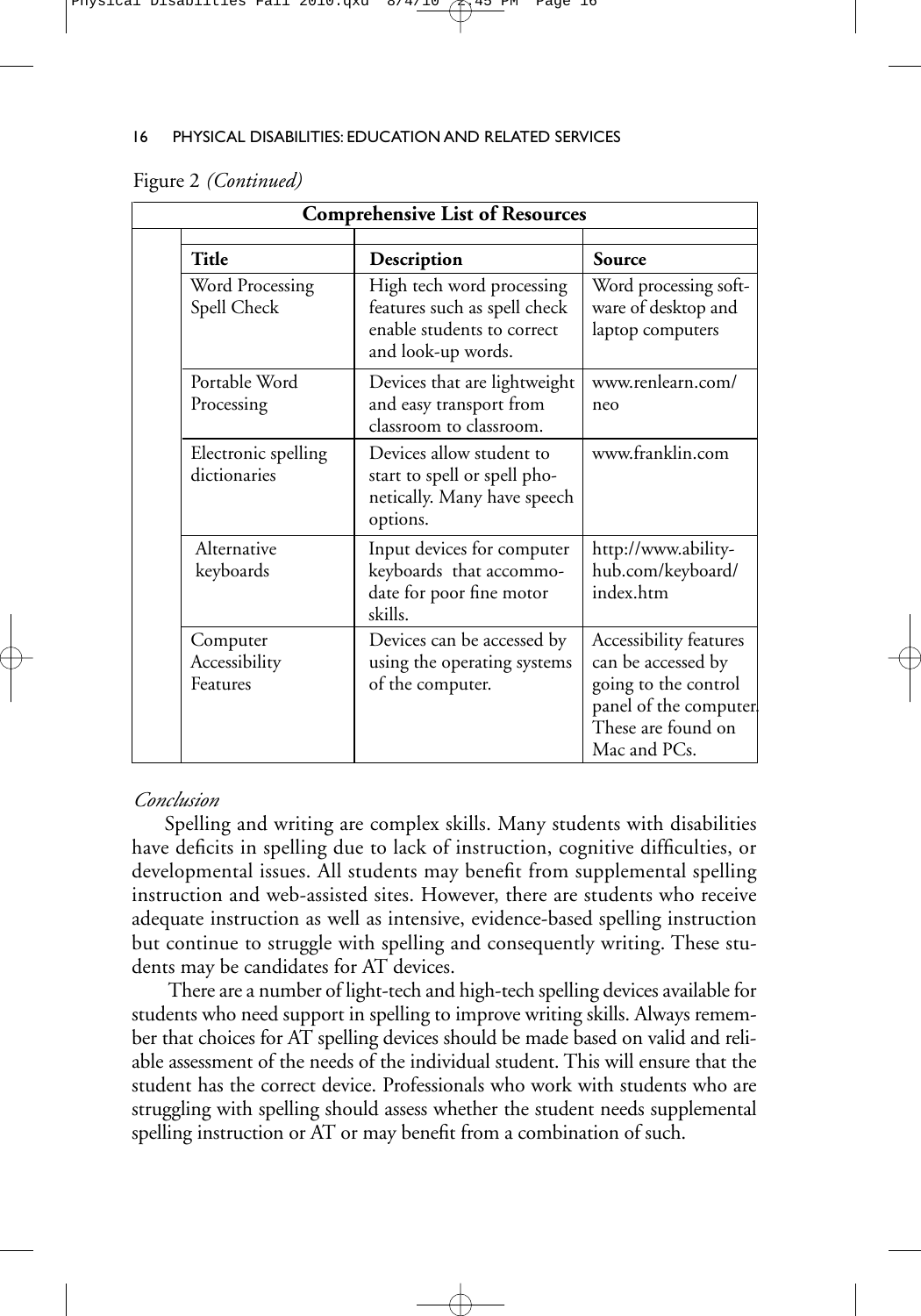Physical Disabilties Fall 2010.qxd  $8/4/10$   $(2.45)$  PM Page 17

#### SPELLING AND ASSISTIVE TECHNOLOGY 17

## **REFERENCES**

- Best, S. J., Heller, K. W., & Bigge, J. L. (2005). *Teaching individuals with physical or multiple disabilities* (5th ed.). Upper Saddle River, NJ: Pearson.
- Bottos, M., Bolcati, C., Sciuto, L., Ruggeri, C., & Feliciangeli, A. (2001). Powered wheelchairs and independence in young children with tetraplegia. *Developmental Medicine & Child Neurology, 43*, 769–777.
- Browder, D.M., Spooner, F., Wakeman, S., Trela, K., & Baker, J.N. (2006). Aligning instruction with academic content standards: Finding the link. *Research & Practice for Persons with Severe Disabilities, 31(*4), 309–321.
- Burnette, A., Bettis, D., Marchand-Martella, N. E., Martella, R. C., Tso, M., Ebey, T. L., et al. (1999). A comparison of Spelling Mastery and a whole-word approach across elementary grades in a Title 1 school. *Effective School Practices, 18*, 8–15.
- Burt, J. S. & Shrubsole, C. S. (2000). Processing of phonological representations and adult spelling proficiency. *Australian Journal of Psychology, 52*(2), 100–109.
- Cardoso-Martins, C., Peterson, R., Olson, R., & Pennington, B. (2009). Component reading skills in Down Syndrome. *Reading and Writing, 22*(3), 277–292.
- Carnine, D., Silbert, J., & Kameenui, E. (1997). *Direct Instruction Reading* (3rd ed). Columbus, OH: Merrill Publishing Co.
- Dixon, R. C., & Engelmann, S. (2001). *Spelling through morphographs*. Columbus, OH: Science Research Associates.
- Dixon, R. C., Engelmann, S., Bauer, M. M. (2007). *Spelling mastery*. Columbus, OH: Science Research Associates.
- Englert, C. S., Raphael, T. E., Fear, K. L., & Anderson, L. M. (1988). Students' metacognitive knowledge about how to write informational texts. *Learning Disabilities Quarterly, 11*(1), 18–46.
- Graham, S. (2009). The power of word processing for the student writer. *Renaissance learning: Advanced technology for data-driven schools.* Retrieved July 8, 2009, from http://doc.renlearn.com/KMNet/ R004215628GH546B.pdf
- Graham, S. (1990). The role of production factors in learning disabled students' compositions. *Journal of Educational Psychology, 82*, 781–791.
- Hasselbring, T. S., Kinsella, K., & Feldman, K. (2009). *Read 180: America's premier reading intervention*. New York: Scholastic Inc.
- Heller, K. W., Mezei, P. J., & Avant, M. J. T. (2008). Meeting the assistive technology needs of students with duchenne muscular dystrophy. *Journal of Special Education Technology, 23*(4), 15–30.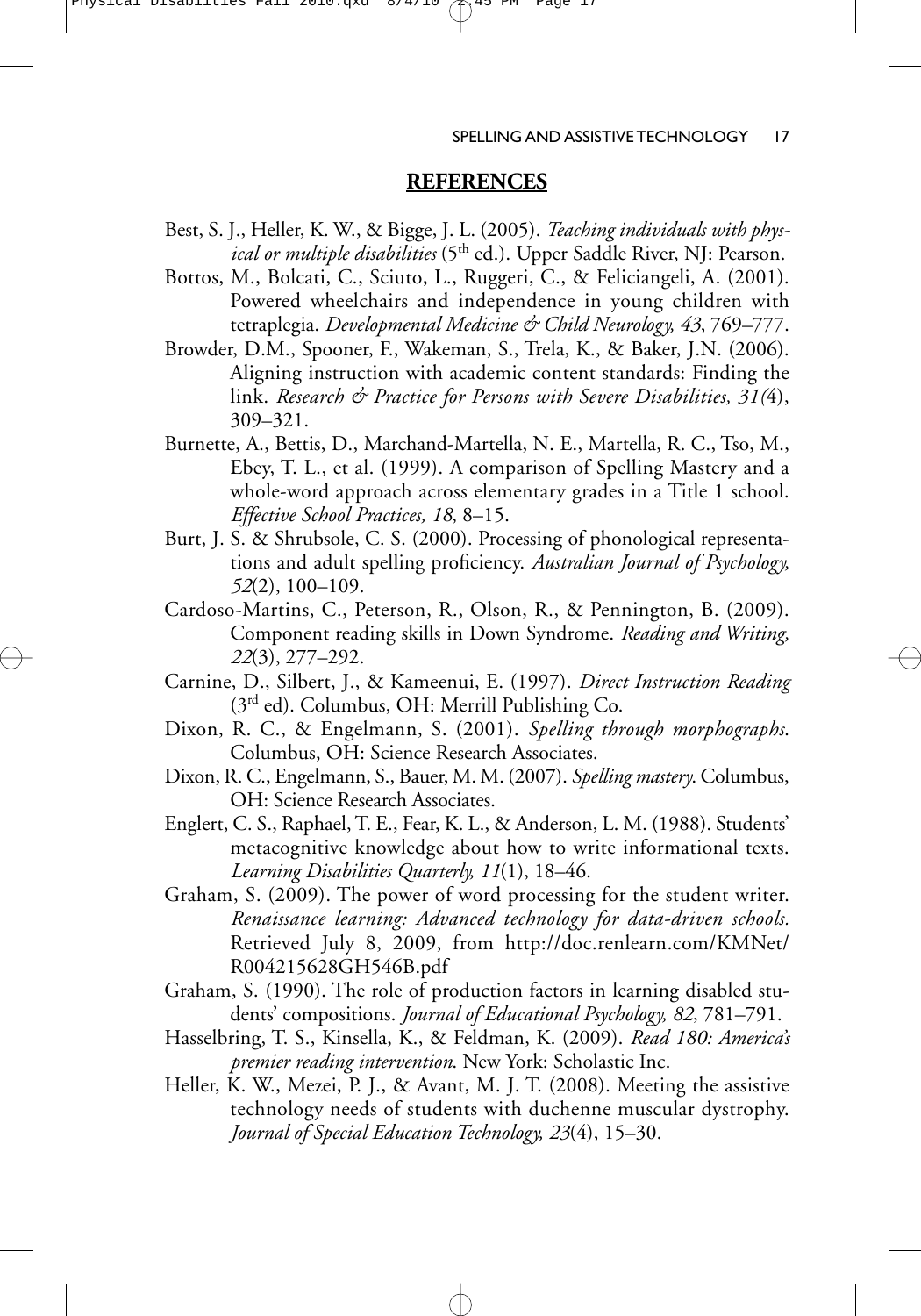- Hesse, K. D., Robinson, J. W., & Rankin, R. (1983). Retention and transfer from a morphemically based direct instruction spelling program in junior high. *Journal of Educational Research, 76*, 276–279.
- Hogan, T. P., Catts, H. W., & Little, T. D. (2005). The relationship between phonological awareness and reading: Implications for the assessment of phonological awareness. *Language, Speech, & Hearing Services in Schools, 36*(4)*,* 285–293.
- Individuals with Disabilities Education Improvement Act. (2004). 20 U.S.C. §§ 1400 et seq.
- Johnston, F. R. (2001). Exploring classroom teachers' spelling practices and beliefs. *Reading Research and Instruction, 40*(2), 143–56.
- Kliewer, C., & Biklen, D. (2007). Enacting literacy: Local understanding, significant disability, and a new frame for educational opportunity. *Teachers College Record, 109*(12), 2579–2600.
- Koppenhaver, D. A., & Erickson, K. A. (2003). Natural emergent literacy supports for preschoolers with autism and severe communication impairments. *Topics in Language Disorders, 23*(4), 283–292.
- Larsson, M., Sanberg, A., & Smith, M. (2009). Reading and spelling in children with severe speech and physical impairments. *Journal of Developmental & Physical Disabilities, 21*(5), 369–392.
- Leuenberger, J., & Morris, M. (1990). Analysis of spelling errors by learning disabled and normal college students. *Learning Disabilities Focus, 5*, 103–118.
- Lovell, M., & Phillips, L. (2009). Commercial software programs approved for teaching reading and writing in the primary grades: Another sobering reality. *Journal of Research on Technology in Education, 42*(2), 197–216.
- Maccini, P., Gagnon, J., & Hughes, C. (2002). Technology-based practices for secondary students with learning disabilities. *Learning Disability Quarterly, 25,* 247–261.
- Maggs, A., McMillan, K., Patching, W., & Hawke, H. (1981). Accelerating spelling skills using morphographs. *Educational Psychology, 1*, 49–56.
- No Child Left Behind Act. (2001). 20 U.S.C. §§ 6301 et seq.
- Pershey, M. G. & Clickner, P. A. (2007). Phonological awareness and working memory in children with phonological impairment. *College Reading Association Yearbook, 28*, 170–183.
- Robinson, J. W., & Hesse, K. D. (1981). A morphemically based spelling program's effect on spelling skills and spelling performance of seventh grade students. *Journal of Educational Research, 75*, 56–62.
- Salend, S. J. (2008). *Creating inclusive classrooms: Effective and reflective prac*tices (6<sup>th</sup> ed). Upper Saddle River, NJ: Pearson.